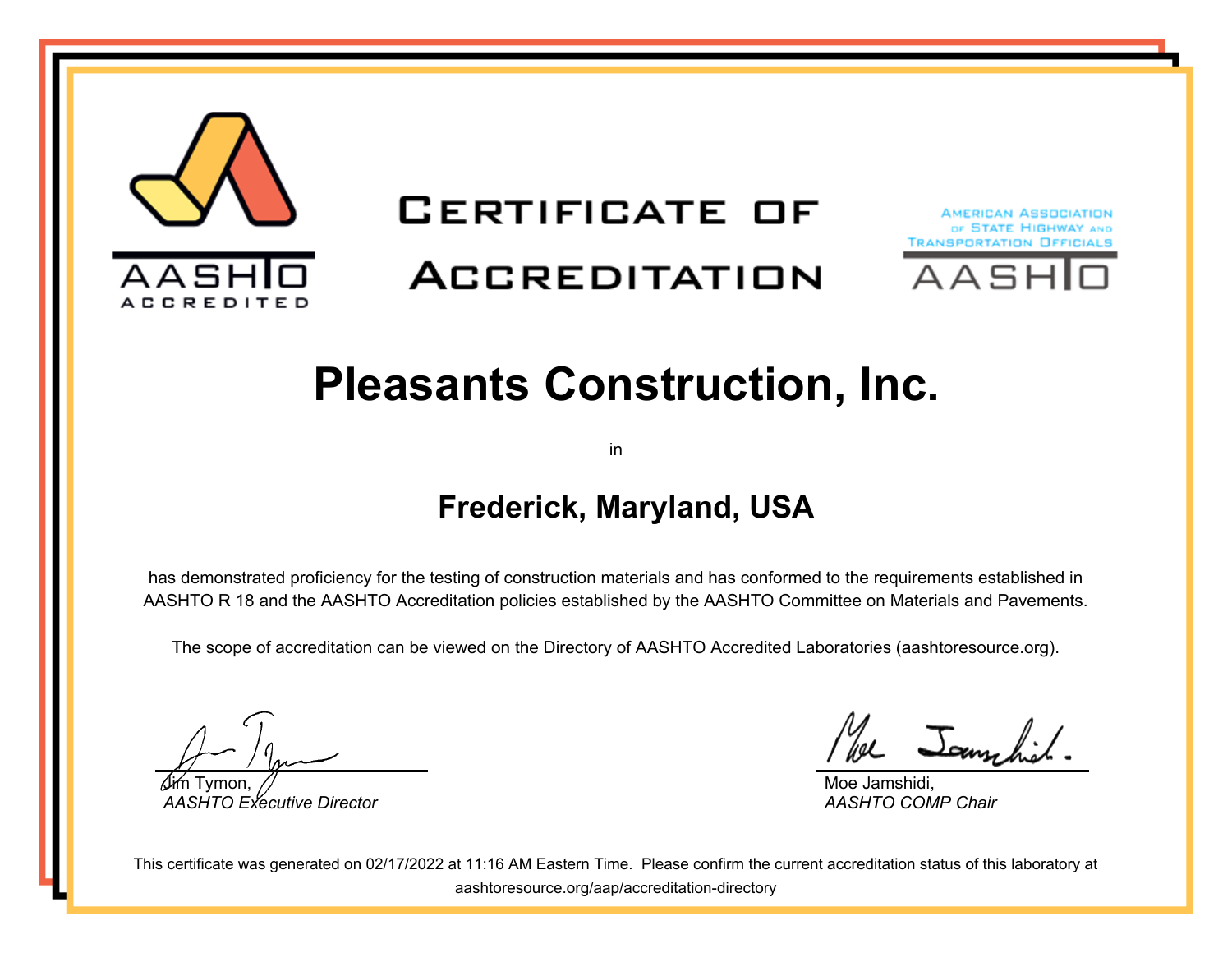

#### **Scope of AASHTO Accreditation for:**

Pleasants Construction, Inc.

in Frederick, Maryland, USA

### **Quality Management System**

| Standard:                                                                                                  |                                                                                                | <b>Accredited Since:</b> |
|------------------------------------------------------------------------------------------------------------|------------------------------------------------------------------------------------------------|--------------------------|
| R <sub>18</sub>                                                                                            | Establishing and Implementing a Quality System for Construction Materials Testing Laboratories | 11/13/2015               |
| D3666 (Asphalt Mixture) Minimum Requirements for Agencies Testing and Inspecting Road and Paving Materials |                                                                                                | 11/13/2015               |

Page 1 of 2